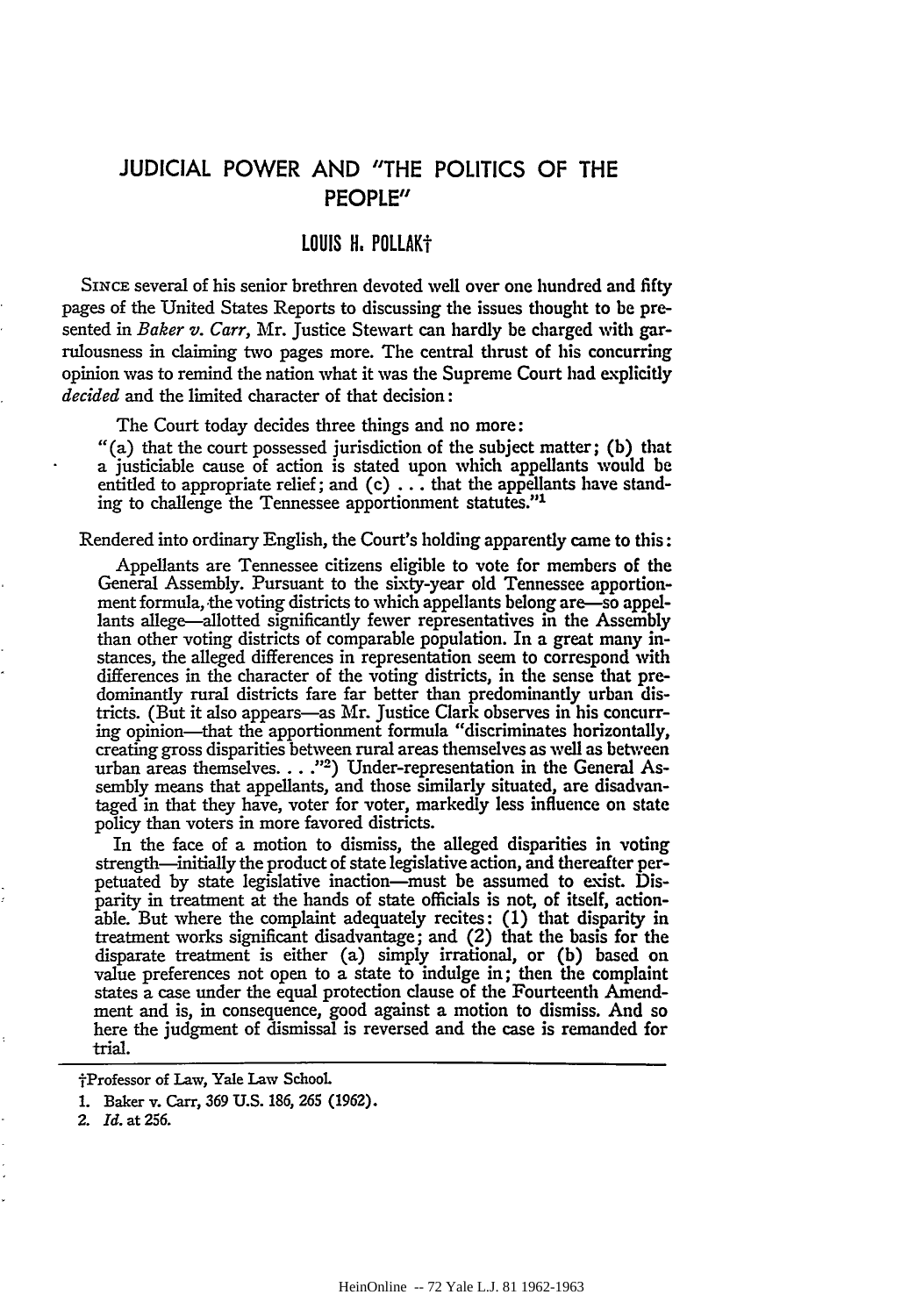If this is a fair exposition of what the Court meant in *Baker v. Carr,* why did the dissenters regard it as such radical doctrine? What made the decision, in Mr. Justice Frankfurter's words, "a massive repudiation of the experience of our whole past . . . . "<sup>23</sup> And was the Court really "asserting destructively novel judicial power...."?<sup>4</sup>

Certainly *Baker v. Carr* opens up unfamiliar judicial vistas. It signifies a sharp increase in judicial *readiness to inquire* into the architecture of the legislative establishment-certainly at the state, and perhaps even at the congressional, level. In announcing its readiness to inquire the Court has deliberately disengaged itself from doctrines which, starting with *Colegrove v. Green* **5** in 1946, had prevailed for the fifteen years prior to *Baker v. Carr.* In *Colegrove* the Court had declined to examine the marked discrepancies in population between Illinois' urban and rural congressional districts. Thereafter, in 1948, the Court refused to disturb an Illinois statute which barred new political parties from the state-wide ballot unless they could recruit 25,000 adherents, including a minimum of 200 in at least 50 of the state's 102 counties, notwithstanding the vast population differences between Chicago's Cook County, which has over half the state's registered voters, and the down-state, rural counties.6 And in 1950 the Court was unmoved by an attempt to test the "county unit" system governing the Georgia primaries (Georgia's only meaningful elections) **7** under which the winner of each county's popular vote received that county's entire "county unit," the units being allocated among the counties by a formula which enormously inflated the sparsely populated rural counties at the expense of counties embracing dense urban centers such as Atlanta.8

Underlying these decisions not to inquire further were two judicial themes. One sounded like a proposition of substantive constitutional law:

It would be strange indeed, and doctrinaire, for this Court, applying such broad constitutional concepts as due process and equal protection of the laws, to deny a State the power to assure a proper diffusion of political initative as between its thinly populated counties and those having concentrated masses, in view of the fact that the latter have practical opportunities for exerting their political weight at the polls not available to the former.<sup>9</sup>

The other was an assertion of the inappropriateness of judicial inquiry :

[T] his controversy concerns matters that bring courts into immediate and active relations with party contests. From the determination of such issues

- 8. South v. Peters, 339 U.S. **276** (1950).
- 9. MacDougall v. Green, 335 U.S. 281, 284 (1948).

*<sup>3.</sup> Id.* at **267.**

*<sup>4.</sup> Ibid.*

<sup>5. 328</sup> U.S. 549 (1946).

<sup>6.</sup> MacDougall v. Green, 335 U.S. 281 (1948).

**<sup>7.</sup>** *Cf.* Smith v. Alhvright, **321 U.S.** 649 (1944) (Texas) **;** United States v. Classic, 313 U.S. 299 (1941) (Louisiana) ; Rice v. Elmore, 165 F.2d 387 (4th Cir. 1947), *cecr, denied,* 333 U.S. 875 (1948) (South Carolina).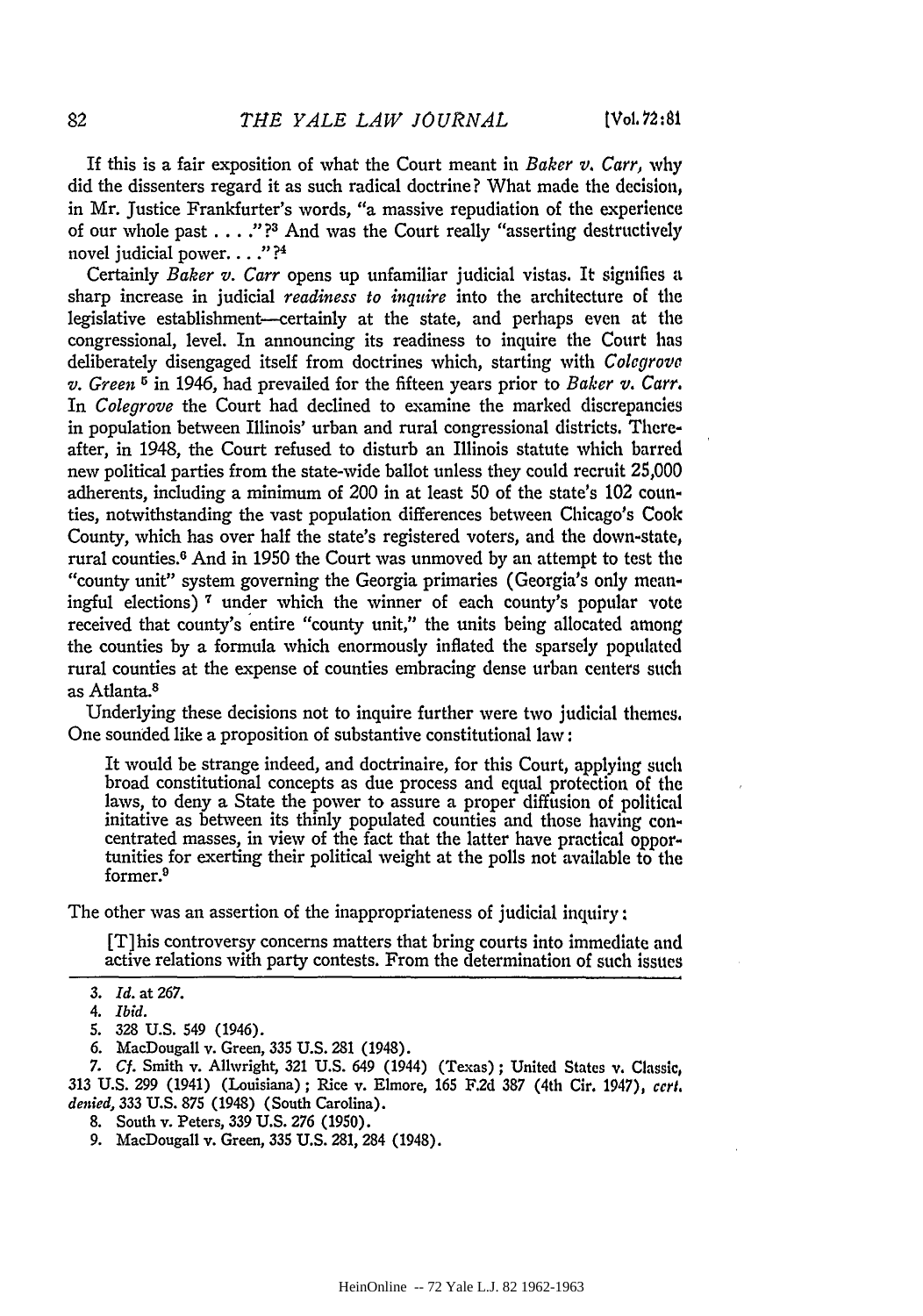this Court has traditionally held aloof. It is hostile to a democratic system to involve the judiciary in the politics of the people. And it is not less pernicious if such judicial intervention in an essentially political contest be dressed up in the abstract phrases of the law. \* **\* \*** Courts ought not to enter this political thicket. The remedy for unfairness in districting is to secure State legislatures that will apportion properly, or to invoke the ample powers of Congress.<sup>10</sup>

The two judicial themes worked together to justify abstention.

This was the judicial strain which the Court, in *Baker v. Carr,* declined to follow. But it is not quite accurate to say that the Court thereby broke wholly new ground. For there is another, and a longer, line of cases, some of recent vintage, in which the Court took it upon itself to "enter **[a]** political thicket." To be sure, the cases announcing the right of Negroes to participate equally with whites in the southern electoral process—the cases starting with *Nixon v. Herndon,'1* running through the "white primary" cases, *Snith v. Allwright, 2 and Terry v. Adams,'3* and culminating two terms back in *Gomillion v. Lightfoot,14* which challenged Alabama's attempted mutilation of the City of Tuskegee—involve another sort of "political thicket." But even if this different sort of thicket inhabits another part of the constitutional forest, isn't it the same forest? Or is this thicket, as the dissenters in *Baker v. Carr* suggest, a *rara arbor* growing at some wholly isolated level of constitutional discourse?

Mr. Justice Frankfurter was the author of the Court's opinions in *Colegrove* and in *Gomillion.* For him (and for Mr. Justice Harlan, who joined his *Baker v. Carr* dissent), the irrelevance of the Negro disenfranchisement cases to the problems posed in *Baker v. Carr* was plain:

The cases involving Negro disfranchisement are no exception to the principle of avoiding federal judicial intervention into matters of state government in the absence of an explicit and clear constitutional imperative. For here the controlling command of Supreme Law is plain and unequivocal. An end of discrimination against the Negro was the compelling motive of the Civil War Amendments. The Fifteenth expresses this in terms, and it is no less true of the Equal Protection Clause of the Fourteenth.<sup>15</sup>

With a portion of this analysis there can be no quarrel. Of course it is true that "[a] n end of discrimination against the Negro was the compelling motive of the Civil War Amendments." But it is also true that the equal protection

- 11. **273** U.S. **536** (1927).
- 12. **321** U.S. 649 (1944).
- 13. 345 U.S. 461 (1953).
- 14. 364 U.S. **339** (1960).
- 15. **369** U.S. at 285-86.

**<sup>10.</sup>** Colegrove v. Green, 328 U.S. 549, 553-54, **556** (1946). The reference to congressional power in *Colegrove* presumably relates to the fact that the malapportionment there challenged was in Illinois' congressional districts; possibly Congress could also cope with cognate vices whose impact is confined to non-federal elections by.invoking its power to enforce the fourteenth amendment and/or its article IV obligation to guarantee to each state a republican form of government.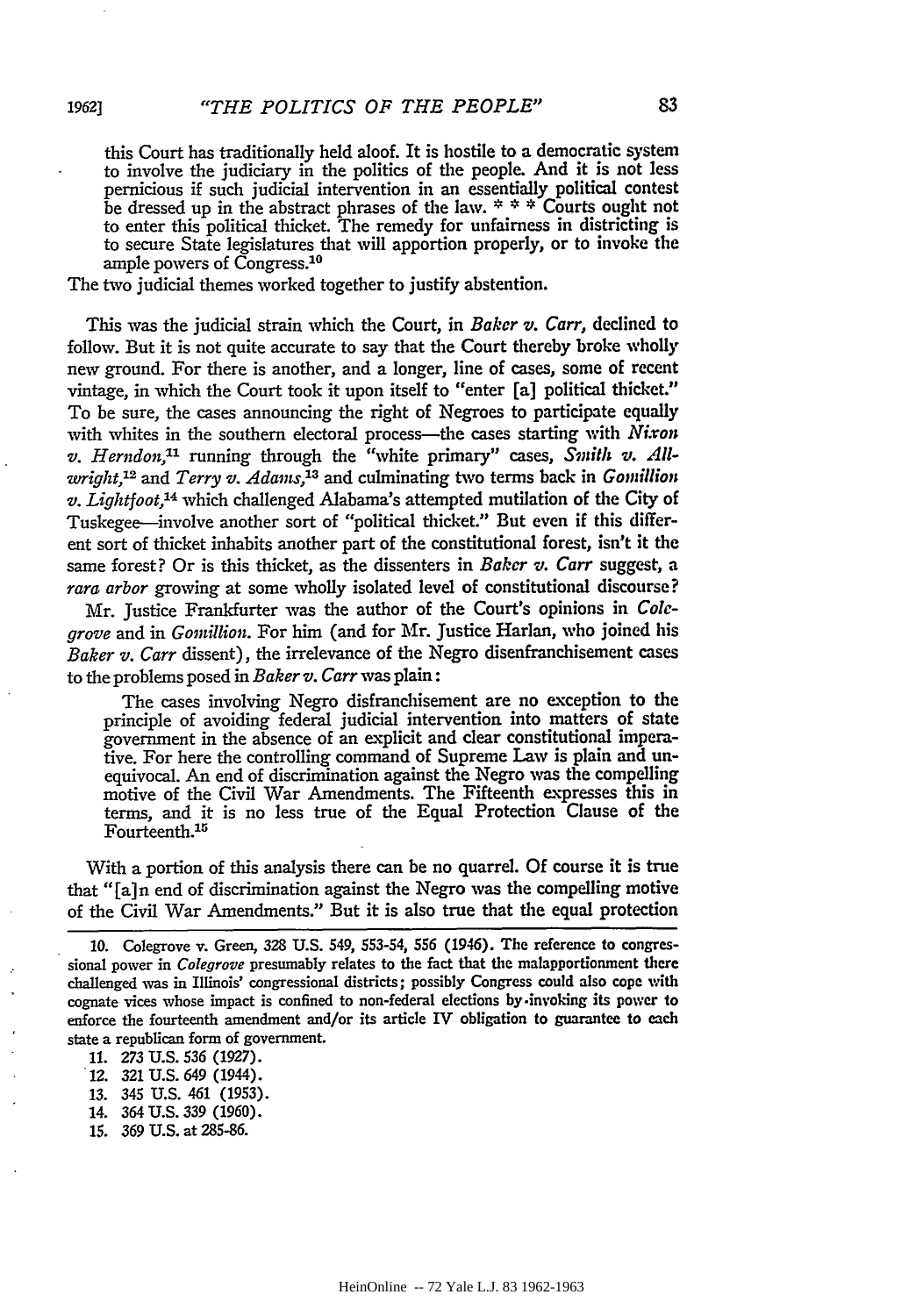clause has been found applicable to a whole host of other invidious or irrational discriminations. However, the *Baker v. Carr* dissenters regard governmental discrimination against Negroes as peculiarly deserving of judicial scrutiny because, in the fourteenth as **well** as in the fifteenth amendment, "the controlling mandate of the Supreme Law is plain and unequivocal." Judicial recognition of the fourteenth amendment's primary purpose, and judicial commitment to fulfill that purpose in vigorous fashion, are of course **highly** appropriate. And the appropriate corollary of that recognition and commitment is that, as against challenges to other forms of official discrimination, a challenge to state-imposed disabilities attaching to Negroes, *qua* Negroes, is the easiest sort of equal protection case to frame. But isn't that as far as the distinction should carry? Surely the fact that the constitutional mandate is plainer and less equivocal in an instance of anti-Negro discrimination than in others doesn't make such a claim more *justiciable* than other equal protection claims; it simply makes a *justiciable* law suit easier to win.

It may well be that the framers of the fourteenth amendment anticipated congressional, not judicial, enforcement of its commands. So much, at **all** events, seems indicated by Professor Alexander M. Bickel's researches.<sup>10</sup> But the Supreme Court early assumed major responsibility for enforcing the amendment, and not only in instances of anti-Negro discrimination. It is not entirely clear, therefore, what logic would support a double standard of justiciability, under which the federal courts would process all equal protection cases except those in the realm of suffrage, and in that one realm would find that only a complaint challenging anti-Negro discrimination could rise to the dignity of a "case" or **"controversy."17**

Actually, it is none too clear that the *Baker v. Carr* dissenters really meant to insist on so narrow a canon of justiciability in voting cases. Thus, they found it sufficient that *Baker v. Carr* was

**. ..** not a case in which a State has, through a device however oblique and sophisticated, denied Negroes or Jews or redheaded persons a vote, or given them only a third or a sixth of a vote. That was *Gontillion v. Lightfoot* .... What Tennessee illustrates is an old and still widespread method of representation-representation **by** local geographic division, only in part respective of population-in preference to others, others, forsooth, more appealing. Appellants contest this choice and seek to make this Court the arbiter of the disagreement. **They** would make the Equal Protection Clause the charter of adjudication ... **<sup>18</sup>**

**16.** Bickel, The Original *Understanding and the Segregation Decision,* **69 UAiy.** L. **REv.** 1, 64 (1955).

**17.** Distinctions taken between cases arising under the fourteenth amendment and those arising under the fifteenth will not support such a double standard. *Smith v. Allwright, Terry v. Adams and Gomillion v. Lightfoot* seem to have been decided under the latter amendment, but *Nixon v. Herndon* and Nixon v. Condon, **286 U.S. 73 (1932),** were fourteenth amendment cases. See Pollak, *Racial Discrimination and Jtdicial Integrity: A Reply to Professor Wechsler,* **108 U. PA.** L. REY. 1, 22 (1959),

**18. 369 U.S.** at **300.**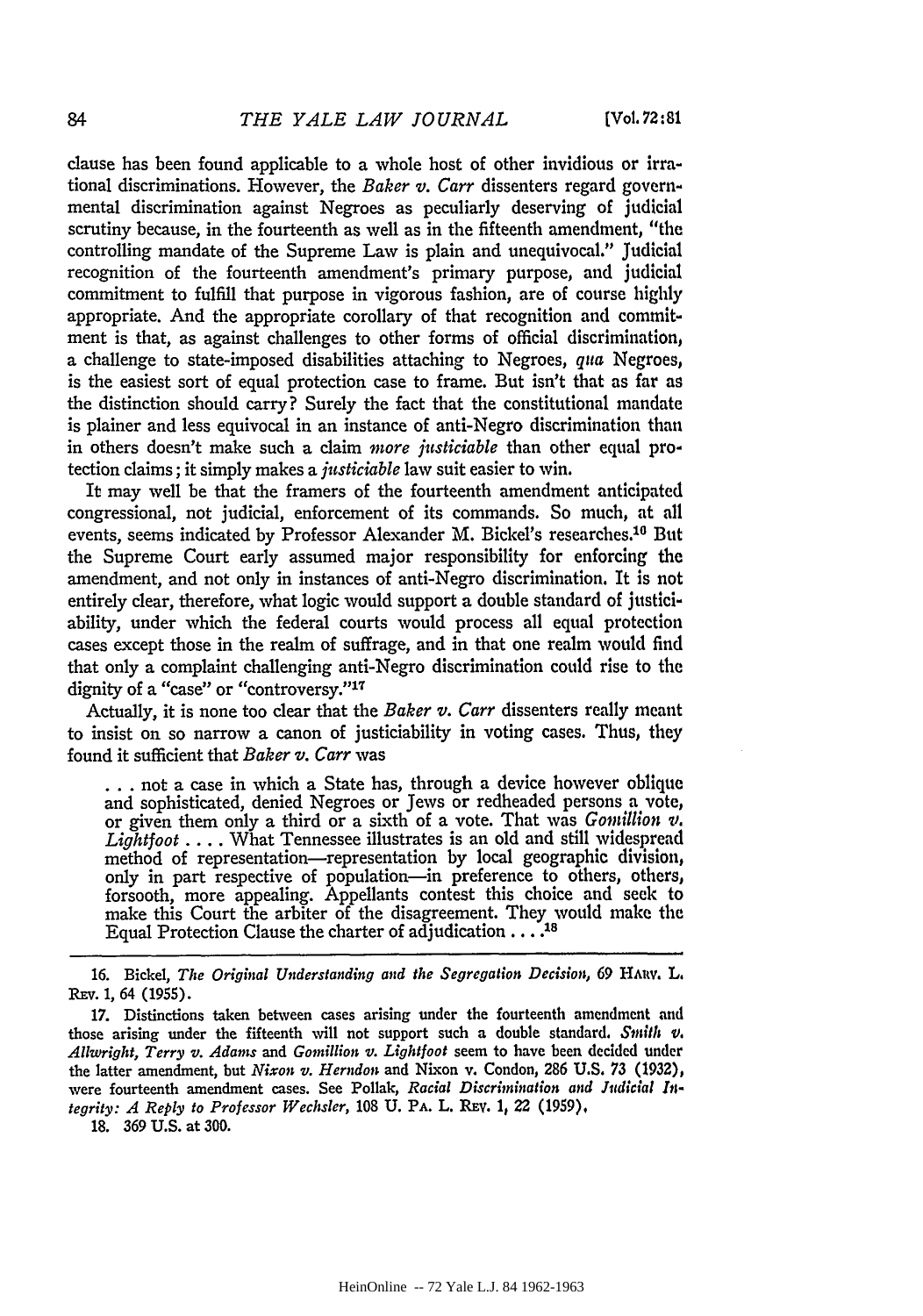The dissenters seem to have been saying that a complaint charging the diminution of the voting rights of Jews, *qua* Jews, or redheaded persons, qua redheaded persons, would have stated a justiciable claim. But why so? Confining the franchise to Gentiles (or Protestants) has not been a significant aspect of our political arrangements for a century-and-a-half; but it is assuredly an "old" -one might even say a rational-"method of representation."<sup>10</sup> Disenfranchising, or qualifying the franchise, of redheaded people would seem a novel, and prima facie irrational, "method of representation" (although in all likelihoodunless achieved by a *Gomillion-type* subterfuge-it would be adopted as a state policy only after some attempt at demonstration of the reasonableness of the proposed distinction 20). But **if** these are cases in which the Supreme Court could serve as "the arbiter of the disagreement" and use "the Equal Protec-. tion Clause as the charter of adjudication," what touchstone of justiciability should cause the Court to stay its hand from ordering a trial in *Baker v. Carr?*

Does not the answer lie elsewhere than in a quest for standards of justiciability? Does not the answer lie in the dissenters' apparent view that *on the merits,* taking their complaint at full value, the appellants in *Baker v. Carr* should not prevail? Were not the dissenters really resolving the justiciability question by reference to the Court's prior reading of the equal protection clause as a concept which did not "deny a State the power to assure a proper diffusion of political initiative as between its thinly populated counties and those having concentrated masses . . . . "?<sup>21</sup>

Mr. Justice Brennan's majority opinion in *Baker v. Carr* did not reject this constitutional generalization. And each of the three concurring opinions-that of Mr. Justice Douglas, that of Mr. Justice Clark, and that of Mr. Justice Stewart--was at pains to deny that the equal protection clause required that every vote cast in a state election have an arithmetical impact equal to every

20. *Cf.* Skinner v. Oklahoma, 316 U.S. 535 (1942). Compare PUTNAM, RACE AND REASON-A YANKEE VIEW (1961), an obnoxious, pseudo-scientific attempt to justify the continued segregation of Negroes.

21. MacDougall v. Green, **335** U.S. **281,** 284 (1948).

**1962]**

<sup>19.</sup> Prior to the Revolution, many of the colonies denied the vote to Jews. PFEFFER, CHURCH, STATE AND FREEDOM 80 (1953); WILLIAMSON, AMERICAN SUFFRAGE FROM **PROPERTY TO** DEMOCRACY 1760-1860 *16* (1960). The constitutions adopted contemporaneously with the Revolution, and practice thereunder, tended generally to a more liberal view of eligibility to vote. See *id.* at 115. But some elements of religiously oriented political disability lingered on. Section 10 of the Pennsylvania Constitution of **1776,** in force until *1790,* required members of the state legislature to acknowledge "the Scriptures of the Old and New Testament to be given by Divine inspiration." 5 THORPE, AMERICAN CHARTERS, CONSTITUTIONS AND ORGANIC LAWS 3085. Article XXXII of the North Carolina Constitution of **1776** denied public office to anyone unwilling to ackmowledge "the being of **God** or the truth of the Protestant religion, or the divine authority either of the **Old** or New Testaments... *." Id.* at **2793.** In **1835,** the word "Christian" *was* substituted for "Protestant." *Id.* at 2798-99. In fact, however, a Jew was seated in the North Carolina Legislature in **1803** without substantial difficulty. **PFEFFER, op. cit.** *supra* at 126.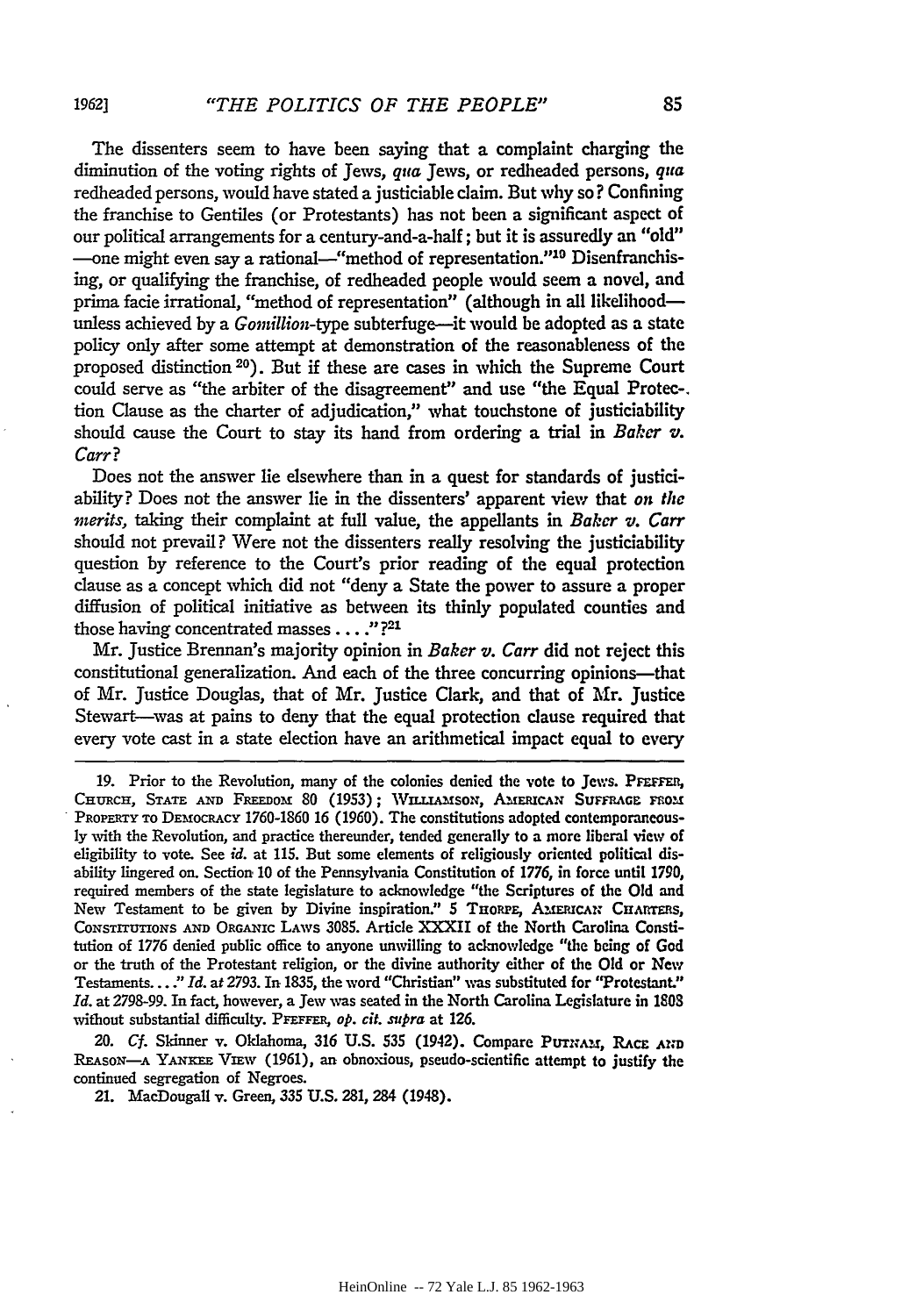other vote cast.<sup>22</sup> And yet the majority remanded the case for trial. Why? Quite obviously because acquiescence in the generalization that a state can so relate geography and voting strength as "to assure a proper diffusion of political initiative" can hardly be taken as acquiescence in the proposition that *any* geographic "diffusion of political initiative" is a "proper" one.

The dissenters in *Baker v. Carr* observed that, "Appellants invoke the right to vote and to have their votes counted. But they are permitted to vote and their votes are counted."<sup>23</sup> Is it obtuse to read into this observation a concession that a justiciable controversy would be presented if a state's plan for "diffusion of political initiative" denied all, or even some, urban communities any voice in state-wide elections? Would not such a limitation on the suffrage, properly alleged in a complaint, pose for the Supreme Court a justiciable question as to the reasonableness of the limitation, just as in the past the Court has inquired into the reasonableness of conditioning the right to vote on payment of a poll tax <sup>24</sup> or satisfaction of a literacy test?<sup>25</sup> And if blanket foreclosure of the vote in urban constituencies would pose a justiciable question, why would courts be unable to make a comparable inquiry into arrangements which let the urbanite cast his ballot but which accorded that ballot only a tenth or **a** hundredth the value of the ballot cast by his country cousin?

Mr. Justice Frankfurter and Mr. Justice Harlan have indicated that under the decided cases there is no "constitutional limitation upon the relative weight to which the law might properly entitle respective ballots, even in federal elections. '20 But how can such a proposition of constitutional law have intelligible content across the board, without examination of the particular community patterns which might lead a particular state to fashion particular allocations of voting strength? Perhaps the polity which is Georgia can adduce reasons for restraining cold-eyed urban domination adequate to explain the gross disparities in voting strength apparently embodied in its "county unit" system.<sup>27</sup> Yet the Court spared Georgia that task when first the system was attacked, apparently preferring to validate any and all disparities as reflecting what it had theretofore called "a proper diffusion of political initiative."<sup>28</sup> But surely it

**22. 369 U.S.** at 244-45 (Mr. Justice Douglas) ; *id.* at **258** (Mr. Justice Clark); *id.* at 265-66 (Mr. Justice Stewart).

**23. 369** U.S. at **299. By** way of footnote, the dissenters added, *inter alia,* that previous decisions "do not so much as suggest that there exists a constitutional limitation upon the relative weight to which the law might properly entitle respective ballots, even in federal elections." *Id.* at **299** n.32.

24. Breedlove v. Suttles, **302** U.S. **277** (1937).

25. Lassiter v. Northampton Election Bd., **360 U.S.** 45 (1959) **;** cf. Davis v. Schnell, 81 F. Supp. **872** (S.D. Ala. 1948), *aff'd,* 336 U.S. **933** (1949).

**26.** See note **23** *smpra.*

*27.* See South v. Peters, **339** U.S. 276, **278 (1950)** (dissenting opinion) for a recital of the asserted inequalities inherent in the "county unit" system.

**28.** In South v. Peters, **339** U.S. **276** (1950), the Court affirmed dismissal of the complaint, citing Colegrove v. Green, 328 U.S. 549 (1946), and MacDougall v. Green, **335** U.S. 281 (1948). It was in the latter case that the Court referred to the state's undoubted "power to assure a proper diffusion of political initiative **... !'** *Id.* at 284.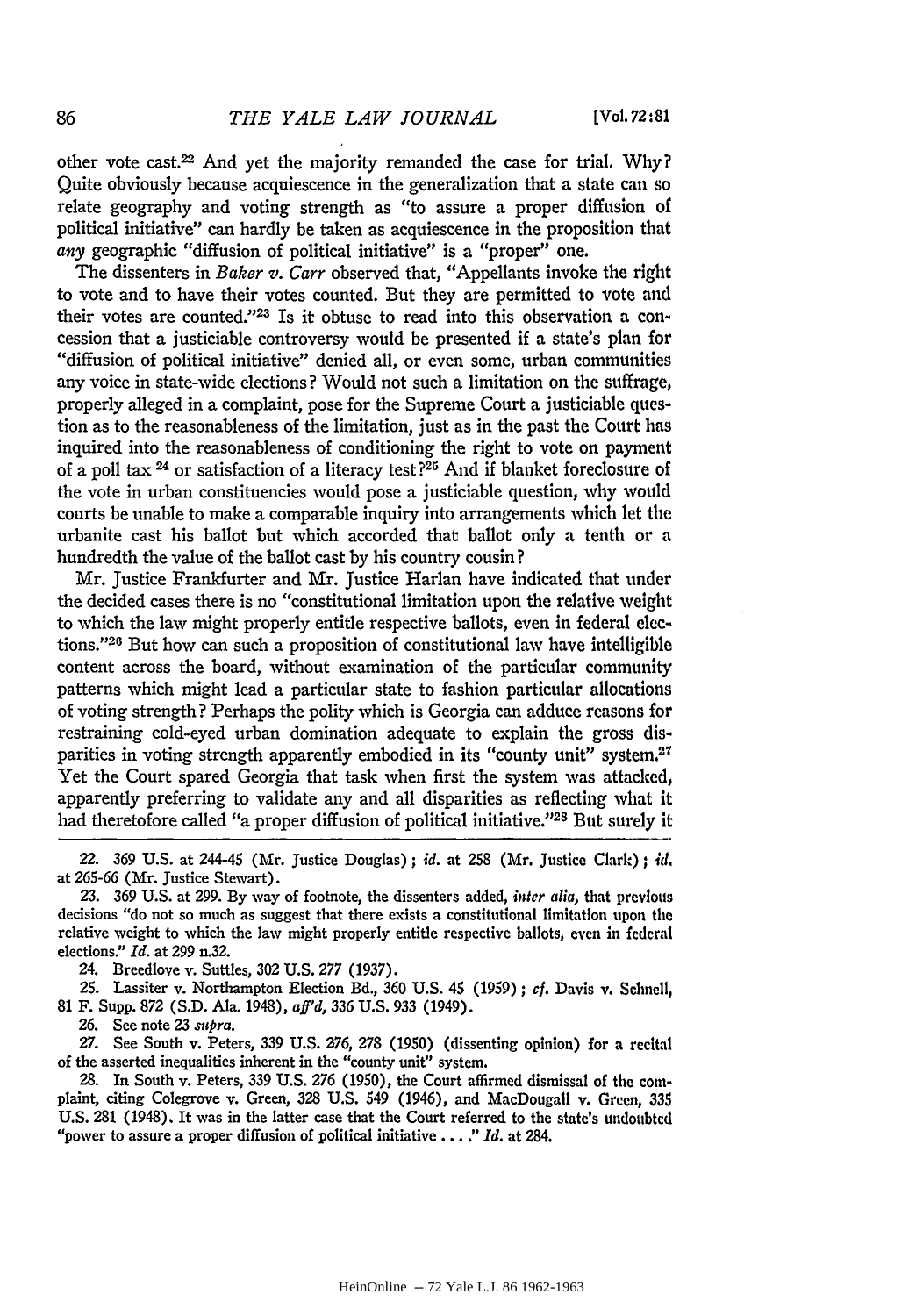is not beyond the wit of judges to fashion a rough calculus for measuring officially ordained disparities in voting strength against the assigned justification, as the Court now will apparently have to do in a new "county unit" case coming before **it.29** Or, in *Baker v. Carr* itself, perhaps Tennessee can on remand justify (as it has not seriously attempted to do thus far) not only the broad pattern of urban-rural variance but the further fact, adverted to **by** Mr. Justice Clark, that Tennessee's system "discriminates horizontally, creating gross disparities between rural areas themselves as well as between urban areas themselves . . . . "<sup>30</sup>

To have continued to dispense with inquiry-to have continued to float the postulate that any disparities are sound ones-would have perpetuated a trivialization of the equal protection clause. Correlatively, to have continued to deny the competence of judges to evaluate the reasonableness of these kinds of community choices seems inconsistent with the trust Americans customarily repose in their judiciary to construct rules of reason delimiting other fundamental community choices, including choices in the realm of voting rights.<sup>31</sup>

**29.** Suggestions as to some of the forms this judicial calculus may take are contained **in** Professor Thomas **I.** Emerson's thoughtful study in this symposium: *Malapporlionment and Judicial Power, 72* YALE L.J. 64 **(1962).**

The new "county unit" case is Gray v. Sanders, No. 959, October Term, **1961,** *probable jurisdiction noted,* **30** U.S.L. WEEK **3391** (June **18, 1962).** The New York Times, **Sept.** *30, 1962,* **p.** *74,* col. **3,** reported the case as follows:

**A** three-judge Federal District Court tossed out the unit system in the decision to be reviewed **by** the Supreme Court. In the popular vote primary-the first in this century-a moderate, urban candidate, Carl **E.** Sanders, won the Democratic onination for Governor, tantamount to election.

And, after the unit system was abandoned for Congressional primaries, too, a 34-year old Atlantan, Charles L. Weltner, ousted a long-time segregationist, Representative James C. Davis. Mr. Davis would have won in unit votes.

**30. 339** U.S. at **256.** This sort of horizontal disparity is also not unique. In Connecticut, for example, the 10th Senatorial District in New Haven has less **than half** the population of the 8th and 9th Districts in the same city, and less than a third the population of the 1st District in Hartford. New Haven Register, Aug. **19,** *1962,* sec. 2, **p. 2,** cols. 3-4.

31. **If** a case like *Baker v. Carr* were denominated "political" because it "concerns matters that bring courts into immediate and active relations with party contests," Colegrove v. Green, **328** U.S. 549, **553** (1946), the same could be said of cases testing poll taxes and literacy qualifications: partisan conflicts between fanner and city dweller are in the American grain, but so too are those between creditor and debtor classes, and (as is suggested **by** the current controversy over the disenfranchisement of thousands of New York's Puerto Ricans) between native Americans and newcomers not yet literate in English. Mr. Madison made all this abundantly clear long ago, in THE FEDERALIST No. **10.** See note *36 infra* and the excerpt quoted in the text at that point.

Elaborate inquiry into whether the issues posed in *Baker v. Carr* are within the ambit of article IV's guarantee of a republican form of government seems almost beside the point. The guarantee clause can be readily understood as a grant of power to Congress and the President; it need not be turned into a withdrawal of power from the judiciary. The problem in *Baker v. Carr* was not whether the "political" branches could act, but whether in the absence of action **by** them (except in the sense that the Solicitor General appeared as amicus curiae on **appellants'** side of the case), the judiciary could not perform its ordinary responsibility of enforcing the equal protection clause.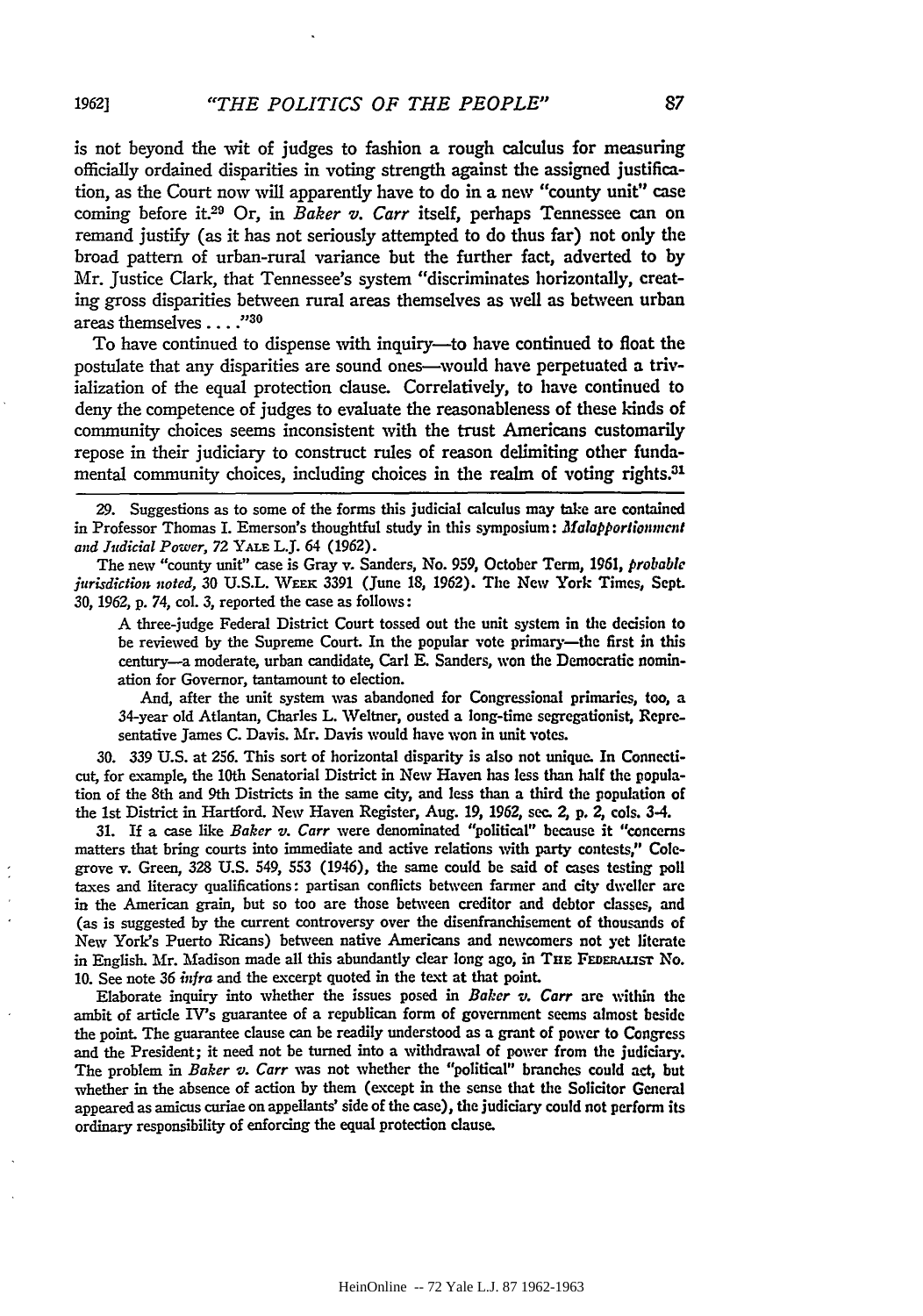There are, as the dissenters in *Baker v. Carr* insisted, some things wrong with the United States that judges cannot put to rights. The dissenters felt that the problem of malapportionment belongs in that category: "In this situation, as in others of like nature, appeal for relief does not belong here. Appeal must be to an informed, civically militant electorate. In a democratic society like ours, relief must come through an aroused popular conscience that sears the conscience of the people's representatives.<sup> $32$ </sup> But the very heart of the problem is that the incumbent elective officials who have the power to make or block remedial laws are themselves not "the people's representatives." They are the faithful servants of muscular minorities whose continued control over stateand (though to a lesser extent) national—policy depends upon and will insure eternal viligance against encircling majorities and eternal frustration of their attempted reforms.3 3 If the Court in *Baker v. Carr* had affirmed dismissal of the complaint, the Court would in effect have declared that the only power to arrest the pervasive systemic disorder of malapportionment lay in the hands of those who thrive upon the malady. And this would have been an ominous declaration, for the malady is a grave one, a sclerosis which clogs the lawmaking heart of the American body politic.

For what is at stake is the central integrity of the governmental mechanisms the American people adopted as the means of carrying out the American experiment. The American people wrote into their Constitution a design for a new national government, tripartite in form; they also wrote into their Constitution the expectation that the constituent states would maintain their republican institutions through state governments likewise tripartite in form.<sup>34</sup> This is not to say that the Constitution postulated identical governmental structures at national and state levels.<sup>35</sup> It is to say that at each level the Constitution postulated the *idea* of a judiciary, the *idea* of an executive, andat the heart of government—the *idea* of a legislature. They espoused the principle of a representative law-making branch, and they did so deliberately, knowing its dangers:

No man is allowed to be a judge in his own cause, because his interest would certainly bias his judgment, and, not improbably, corrupt his in-

34. U.S. CONST., art. I, sees. 2, **3,** 4; art. II, sec. 1; art. IV, sees. **3,** 4; arts, V & VI.

35. Or even that the three branches of state governments must maintain the precise distribution of functions prescribed by the Constitution on the national level. Dreyer *v.* Illinois, **187** U.S. 71, 84 (1902); *cf.* Sweezy v. New Hampshire, 354 U.S. 234, 256-57 (1957) (concurring opinion); and see Pollak, *Mr. Justice Frankfurter: Judgment and the Fourteenth Amendment, 67* YALE L.J. 304, 314 (1957).

<sup>32. 369</sup> U.S. at 270.

<sup>33.</sup> One of the oft-repeated objections to the American system of judicial review is, of course, that it saps legislators of the instinct for constitutionalism which would flourish if their power to make laws were unreviewable. But the history of the malapportionment problem in general, and the particular Tennessee history (of blithe disregard for Tennessee's own constitutional mandate to reapportion at regular intervals) which culminated in Baker v. Carr, offer little evidence to support the suggestion that legislators freed of judicial supervision would grow into man-sized and responsible participants in the processes of government.